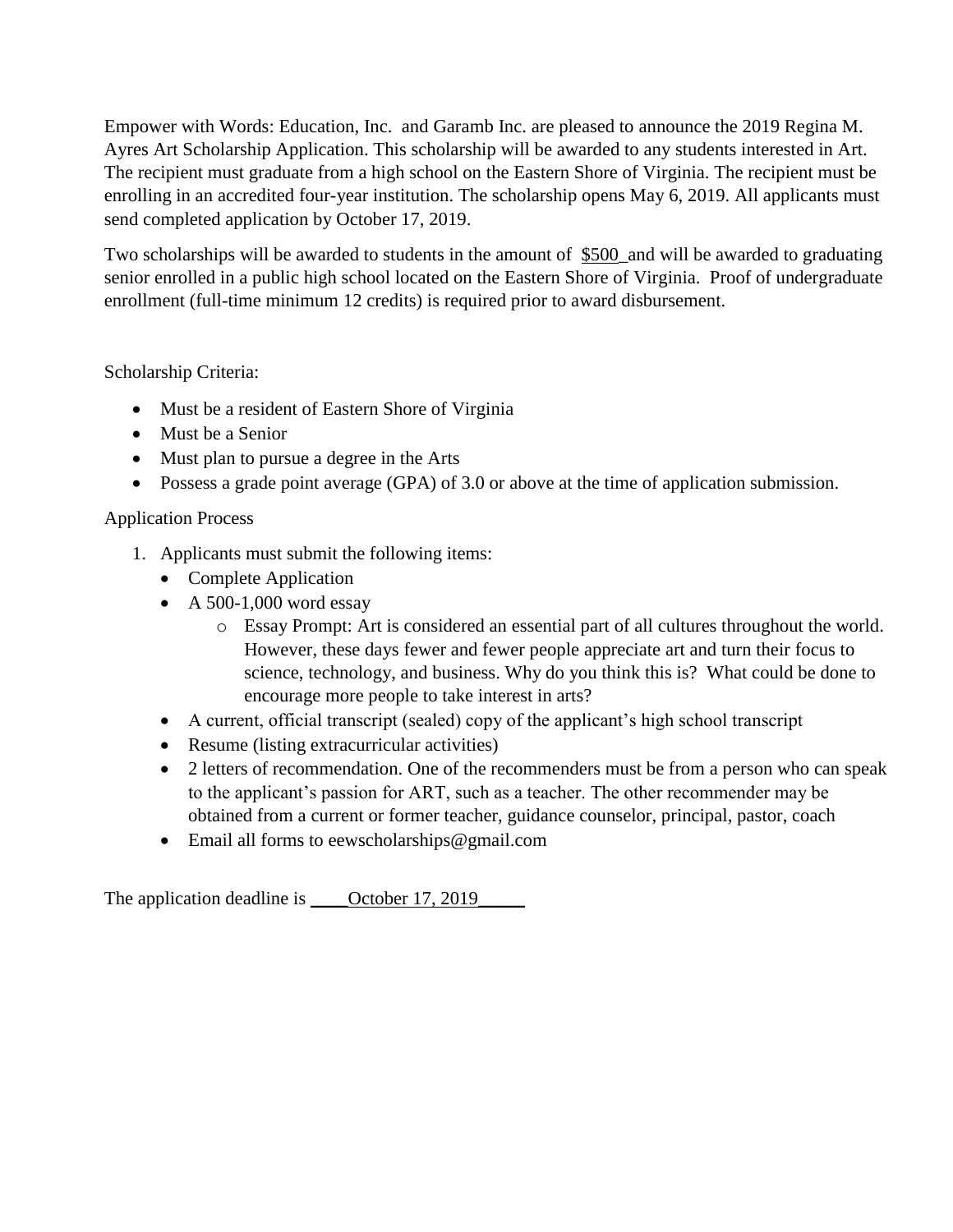## **Regina M. Ayres Memorial Scholarship**

| State_________ Zip____________ |                                                                                                                                                                                                                                |
|--------------------------------|--------------------------------------------------------------------------------------------------------------------------------------------------------------------------------------------------------------------------------|
|                                |                                                                                                                                                                                                                                |
|                                |                                                                                                                                                                                                                                |
|                                |                                                                                                                                                                                                                                |
|                                |                                                                                                                                                                                                                                |
|                                |                                                                                                                                                                                                                                |
|                                |                                                                                                                                                                                                                                |
| the 2019-2020 academic year:   | Please list the institution(s) of higher learning that the applicant has submitted an application for<br>,我们也不能在这里的时候,我们也不能在这里的时候,我们也不能不能不能不能不能不能不能不能不能不能不能不能不能不能不能。""我们的是,我们也不能不能不能不能不能不能                                     |
|                                | ,我们也不能在这里的时候,我们也不能在这里的时候,我们也不能在这里的时候,我们也不能会不能会不能会不能会不能会不能会不能会。""我们的人们也不能会不能会不能会不<br><u> 1990 - Jan James James James James James James James James James James James James James James James James J</u>                       |
|                                | <u> 1989 - Andrea Santa Alemania, amerikana amerikana amerikana amerikana amerikana amerikana amerikana amerikan</u>                                                                                                           |
|                                |                                                                                                                                                                                                                                |
|                                |                                                                                                                                                                                                                                |
|                                | ,我们也不能在这里,我们也不能会在这里,我们也不能会在这里,我们也不能会在这里,我们也不能会在这里的。""我们,我们也不能会不能会不能会。""我们,我们也不能会                                                                                                                                               |
|                                | Other Extracurricular Activities (i.e. Employment, Internships, etc.): [164] Matter Lawrence Matter Dennis (i.e. and Dennis Activities (i.e. Employment, Internships, etc.): [20] Matter Dennis Activities (i.e. and Dennis Ac |
|                                |                                                                                                                                                                                                                                |
|                                |                                                                                                                                                                                                                                |